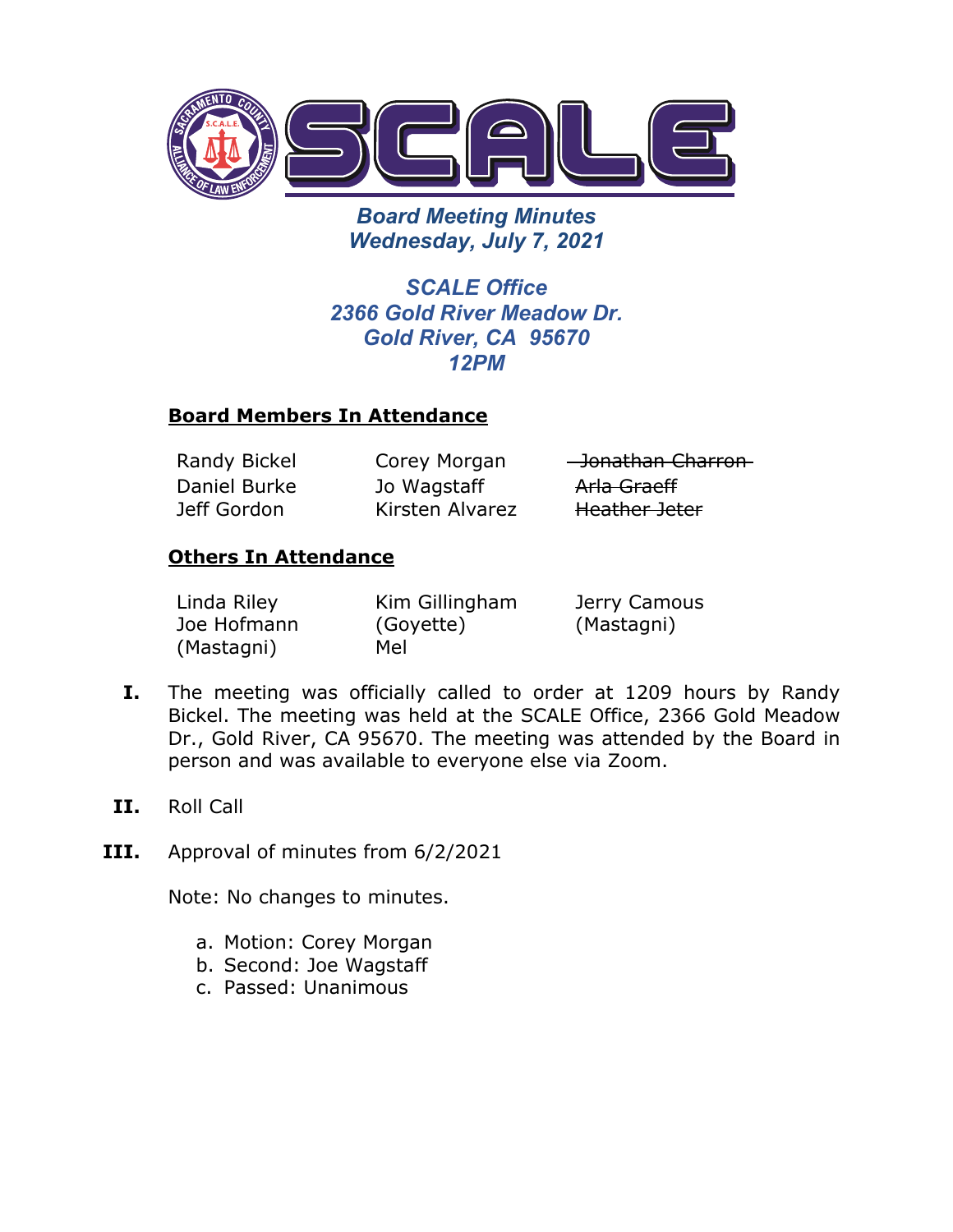## **IV. Treasurer's Report**

**Note: This was read into the minutes during the General Membership Meeting. Here is the summary of the Treasurer's report:**

| <b>Accounts (6/30/2021)</b> |              |            |
|-----------------------------|--------------|------------|
| General Fund 6222           |              | 150,175.13 |
| Legal Defense Fund 3903     |              | 81,227.41  |
| PAC Fund 3911               |              | 23,887.43  |
| Savings 7915                |              | 126,370.96 |
| Wells Fargo Office Acct.    |              | 1,232.22   |
| Debit Card Acct.            |              | 1,498.78   |
|                             | <b>Total</b> | 384,391.93 |

# **Fidelity (4/30/2021) 264,540.57**

## **Total Cash and Investments 648,932.50**

Motion: Corey Morgan Second: Jeff Gordon Passed: Unanimous

### **V. Old Business**

- A. Sacramento County COVID-19 Updates
	- a. No updates.
	- b. There is no further update on this topic. As we approach summer. We will continue to watch as COVID-19 policy changes occur.
- B. DA Policy Manual
	- a. No updates.
	- b. There will continue to be meet and confers over 5 policy blocks at a time.
- C. SCALE App
	- a. Randy will discuss this topic with Jeremy Pollard to evaluate when this can be finished and sent out.
- D. Update Union Enrollment
	- a. Seven members have not responded to our one-time grace period for enrollment and after several email attempts will be dropped from our logs. Office will notify non-members by email. We will continue to provide the reps with lists of